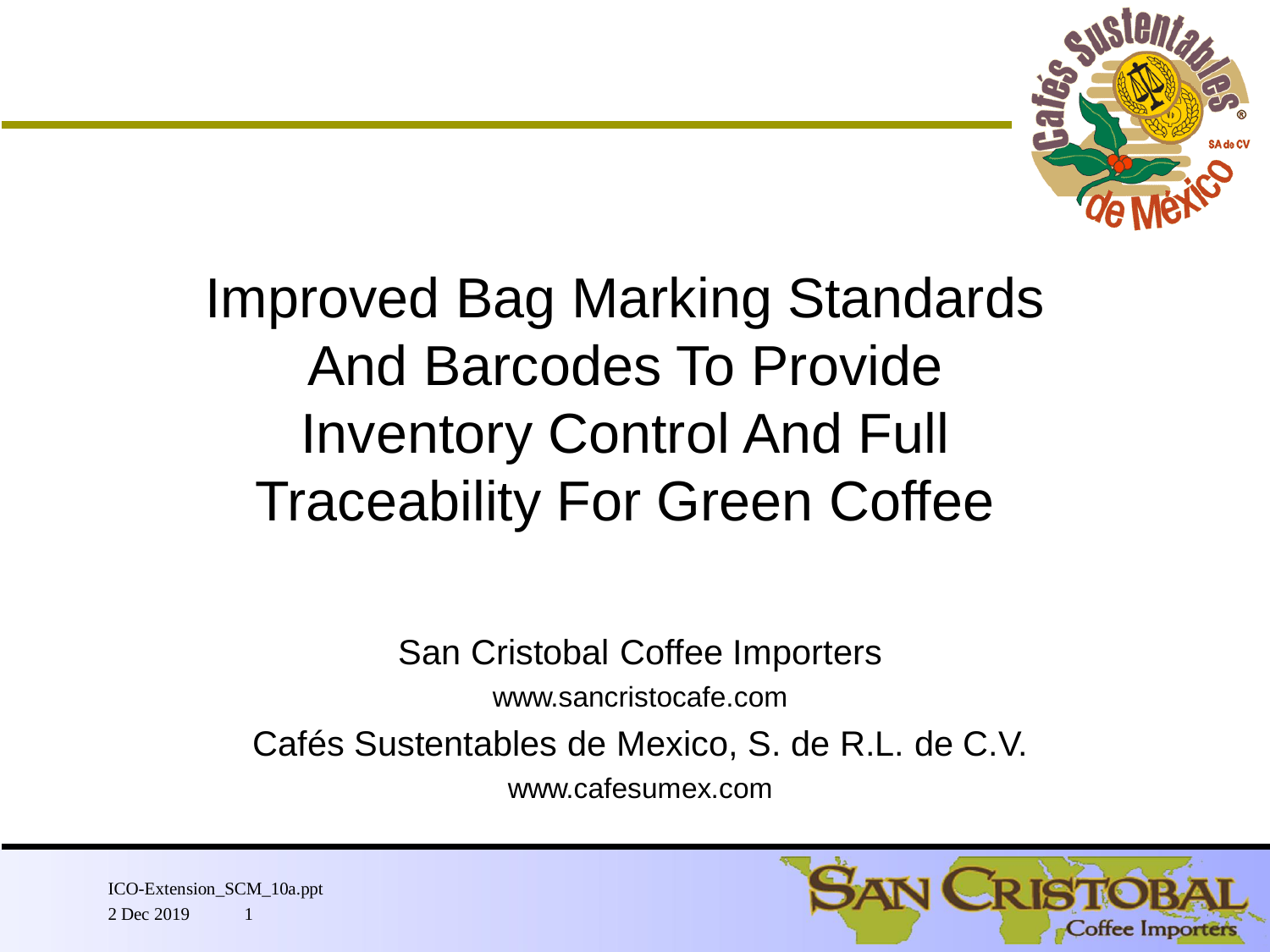### Introduction

No Standards Currently Exist For:

- 1. Labeling bags of green coffee to provide:
	- Origin Community
	- Process used to produce the coffee
	- Physical description of the coffee
- 2. Bag Inventory Barcodes

Here We Present The FincaLab® Green Coffee Marking And Labeling System In Use Since 2006; Included Are:

- 1. Extended ICO marks that provide bag content information
- 2. Human-readable barcodes for transporting, warehousing, and endto-end tracking

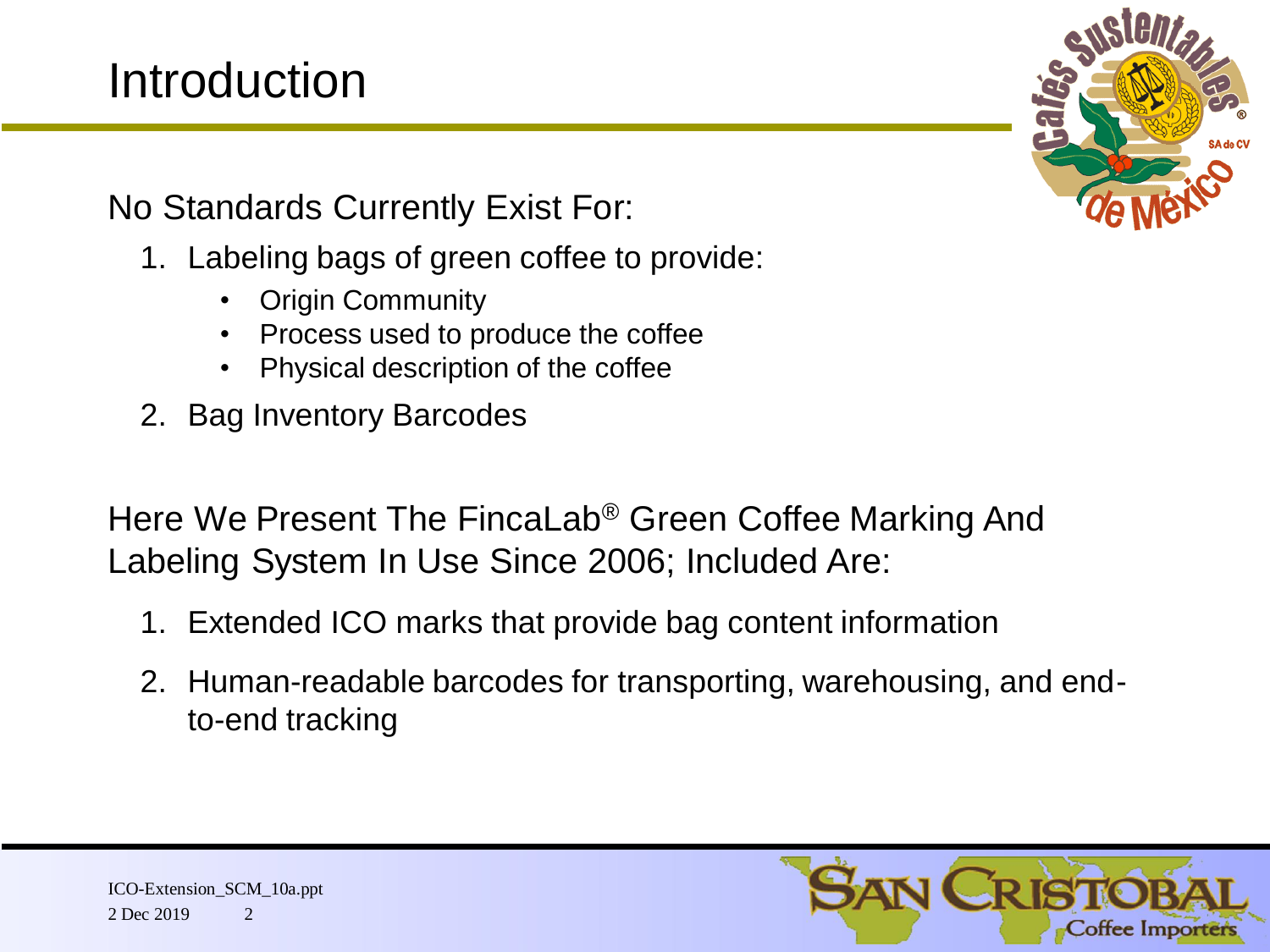## High Value Coffee Should Be Identifiable



- Specialty Coffee And Commodities Coffee Are Both Shipped In Bags With No Standardized Information Regarding Coffee Origin, Type, Or Quality
	- Most shippers label bags with no more than the "marks" required by the International Coffee Organization (ICO)
	- The ICO marks have no information about the detailed origin, process, or quality of the coffee in the bag
- At The Very Least, We Should Have A Better And More Consistent Labeling Scheme For Specialty Coffee !!!

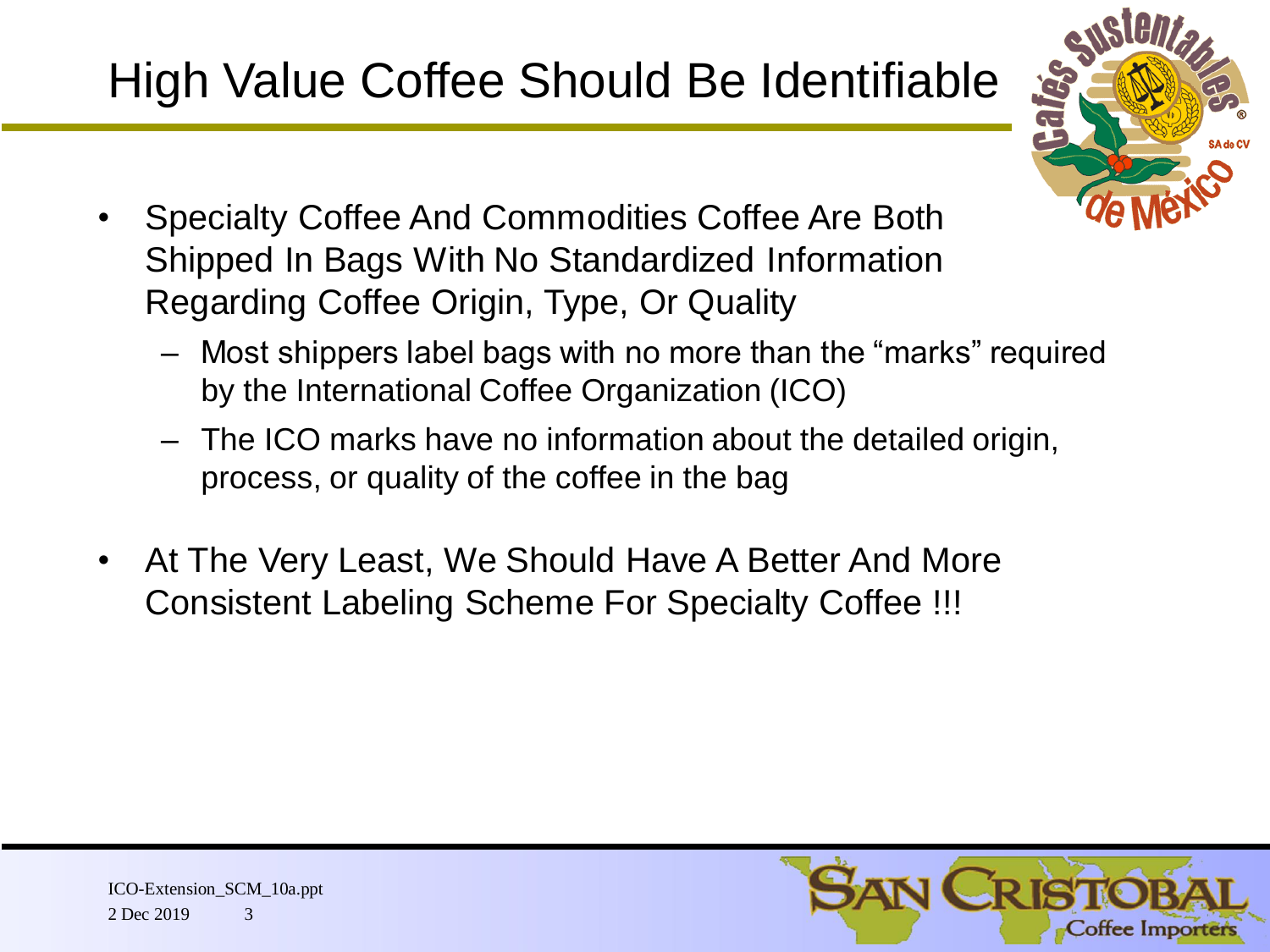

Every Bag Of Green Coffee Is Required To Be Labeled Using Standards Set By The ICO



EXAMPLE



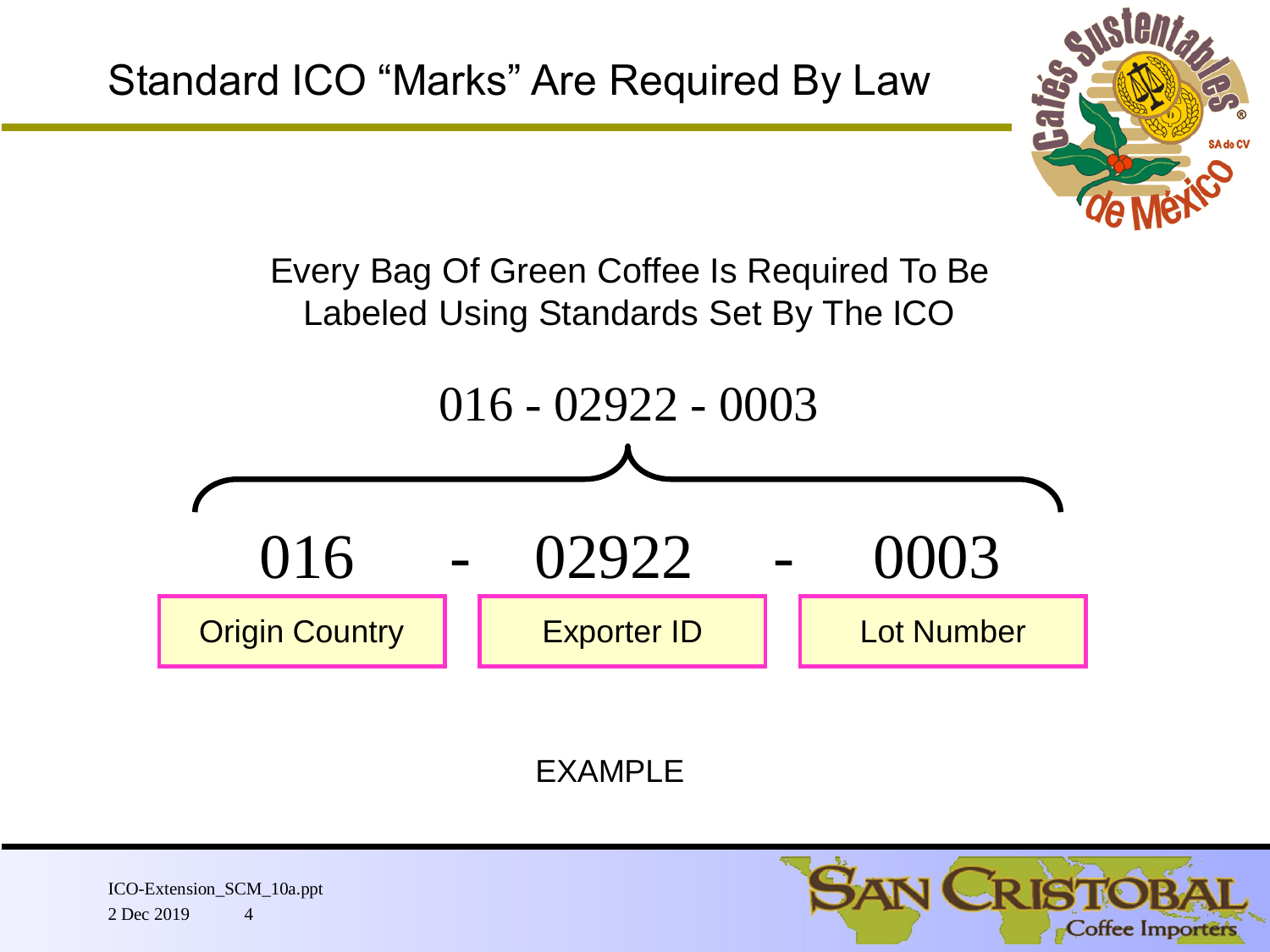

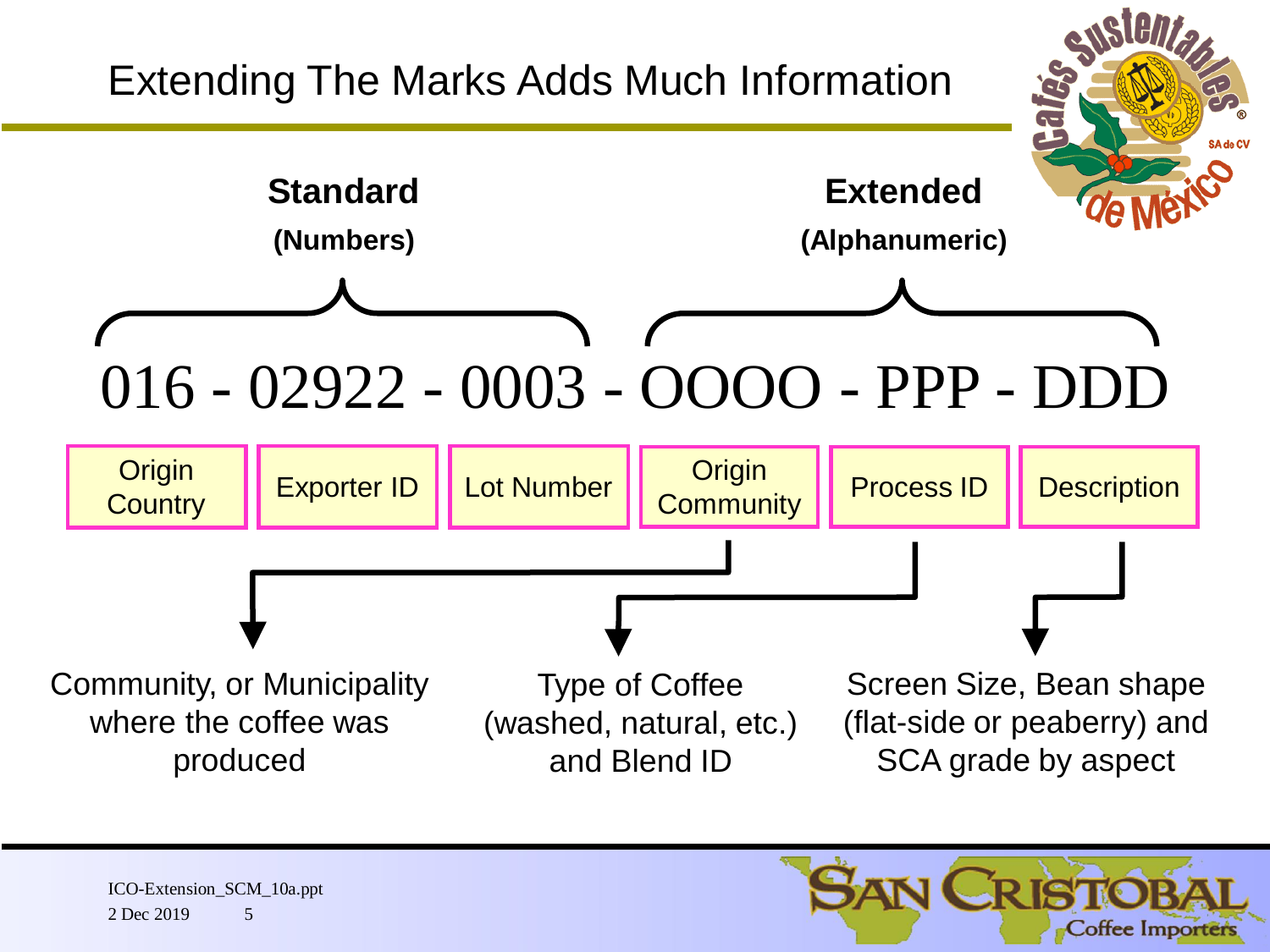# Field Definitions For Extended ICO Marks



#### **1. Origin Community:**

– Uniquely identifies the community or municipality where the coffee was grown. In the event that the coffee is blended across communities, this group contains "XX" and traceability is maintained through "Blend ID" in the next number group.

#### **2. Process ID:**

– Identifies the coffee as Washed, Semi-washed (de-pulped natural), or Natural, and gives the Blend ID, a code that uniquely identifies the wet mill and patio lot of all the coffees in the blend

#### **3. Description:**

– Description of the coffee by its aspect. Three fields are used to show screen size, bean shape, and SCA grade by aspect, respectively

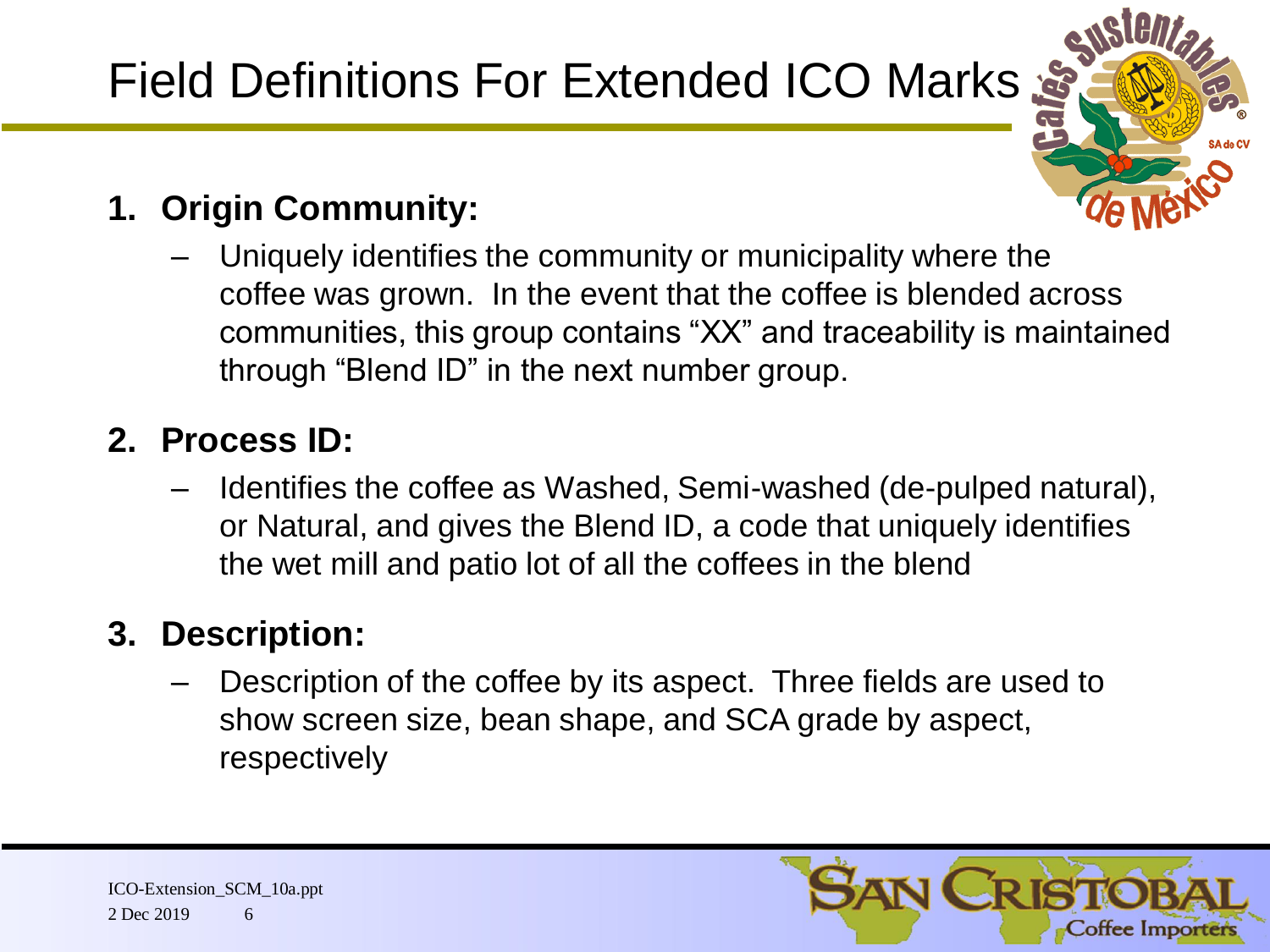Using Extended Marks To Better Inform Customers:



016-2588-001(D-NDA-SS2

Extended ICO Marks (7 characters in three groups) provide valuable information about the coffee in each bag.



Example CODES are given on the next slide

2 Dec 2019 ICO-Extension\_SCM\_10a.ppt 7

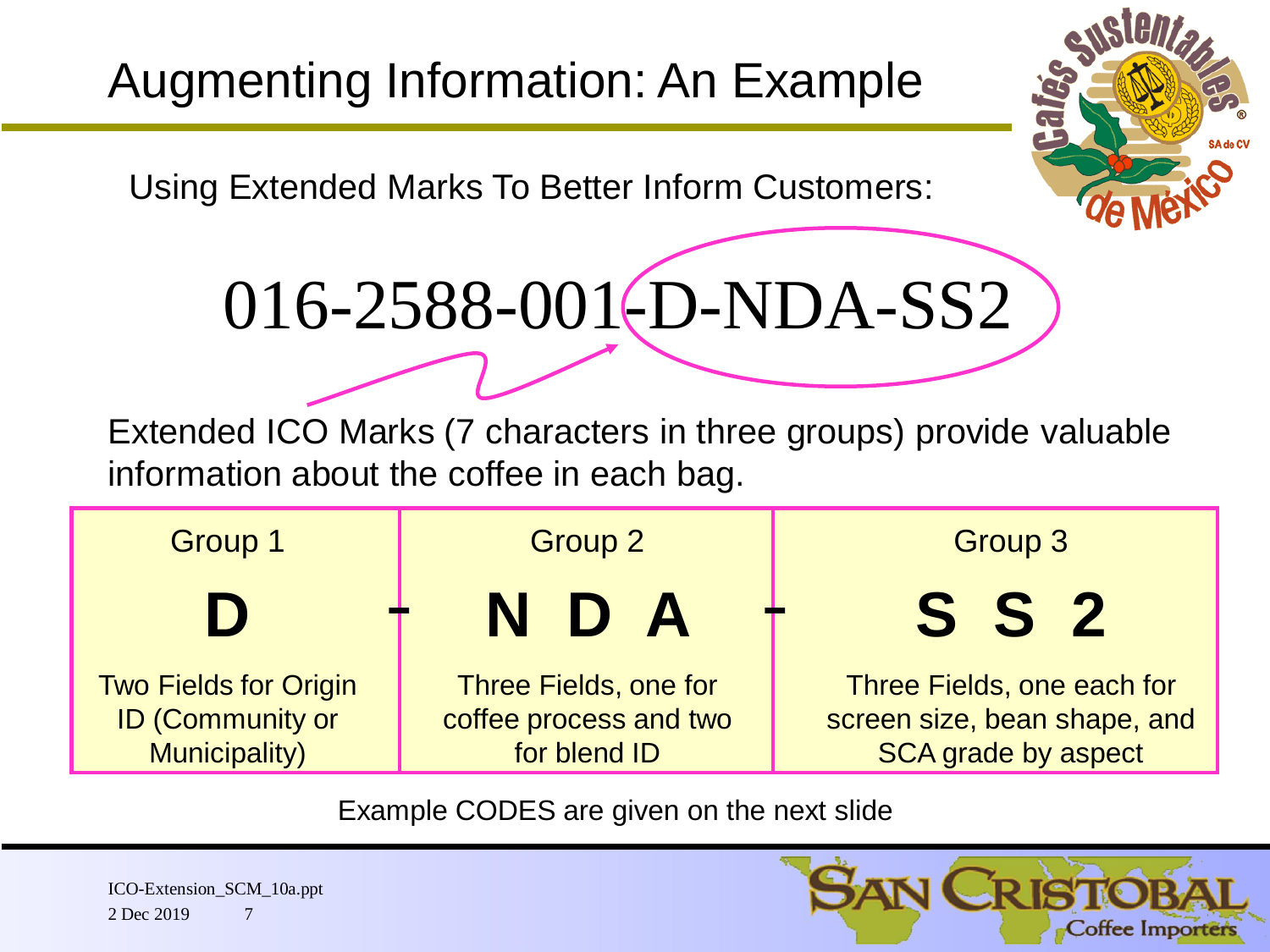### ICO Extended Field Parameters



| <b>Field</b>     | <b>Description</b>                                                                   | <b>Code Examples</b>                                                                                                                  |
|------------------|--------------------------------------------------------------------------------------|---------------------------------------------------------------------------------------------------------------------------------------|
| <b>Community</b> | The Community or Municipality<br>were the coffee was grown or<br>produced            | A = El Cuarenteño<br>$B = Palapitas$<br>$D = La Yerba$<br>$XX = B$ lend                                                               |
| <b>Process</b>   | Identifies the coffee process,<br>Washed, etc.                                       | $L =$ Lavado (traditionally washed)<br>$M =$ Lavado (mechanically washed)<br>$D =$ Depulped natural ("Honey" coffee)<br>$N = Natural$ |
| <b>Blend ID</b>  | ID of Wet-mill / patio-lots used                                                     | AA, AB, AC,  ZW, ZX, ZY, ZZ                                                                                                           |
| <b>Size</b>      | <b>Screen size</b>                                                                   | $7 = screen 17, round$<br>$5 =$ screen 15, round<br>$1 = screen 11, slotted$<br>S = Sin seleccionar (unselected)                      |
| Form             | Shape of the bean                                                                    | P = Planchuela (normal flat sided)<br>$C =$ Caracol (peaberry)<br>S = Sin seleccionar (unselected)                                    |
| Grade            | <b>Formal classification to SCA</b><br>standards, full defects in a 350 gm<br>sample | $0 = max 2$ full defects<br>$1 = max 5 full defects$<br>$2 = max 10$ full defects<br>$3 = max 22$ full defects                        |



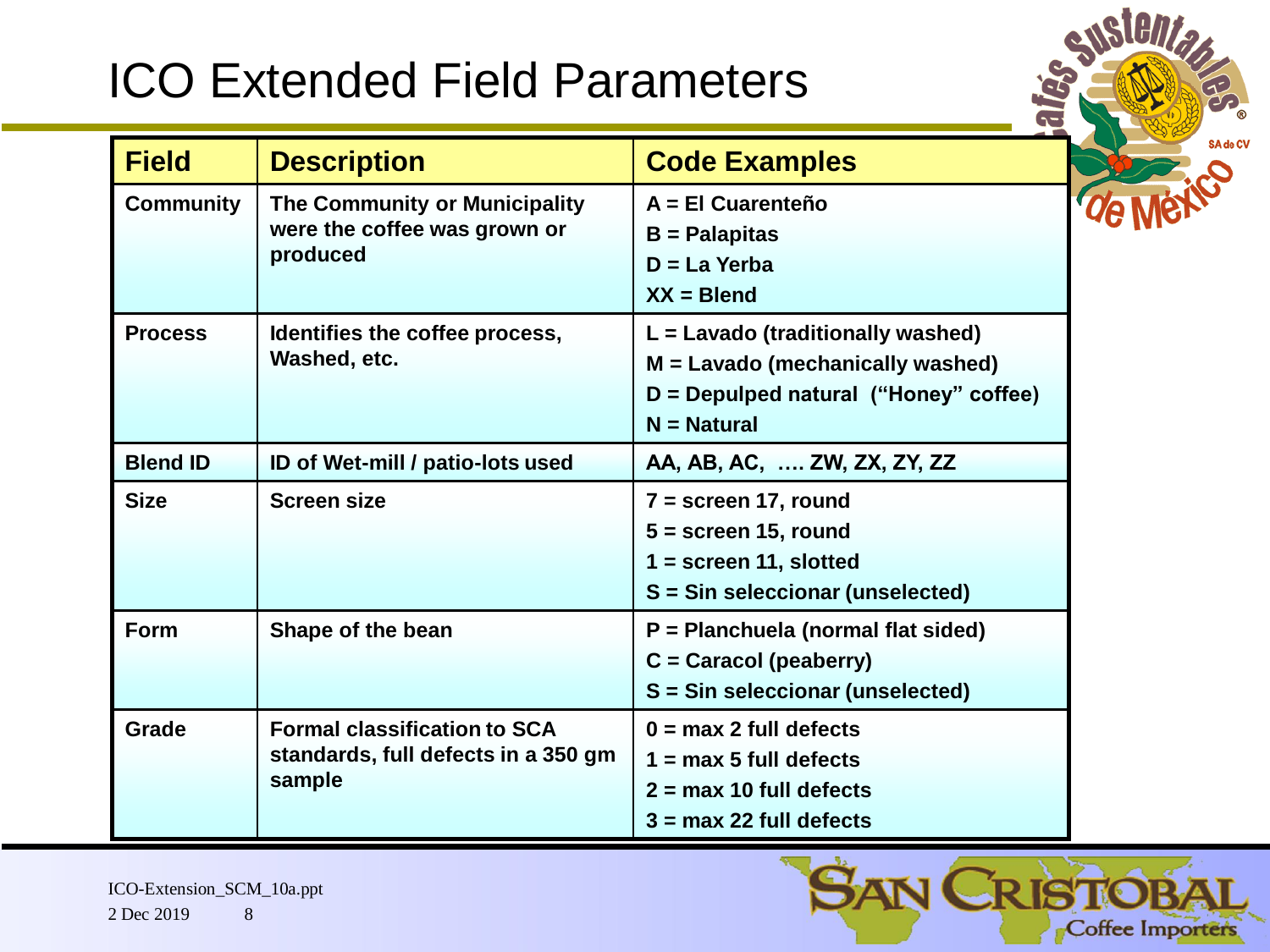

A Standard Linear Barcode With Adjacent Text That Allows The Coded Information To Be Read Without A Scanner



- Used For FincaLab<sup>®</sup> Inventory Control And Traceability
- Barcoded Bag Serial Numbers Facilitate Warehouse Scan In-Out For Complete traceability

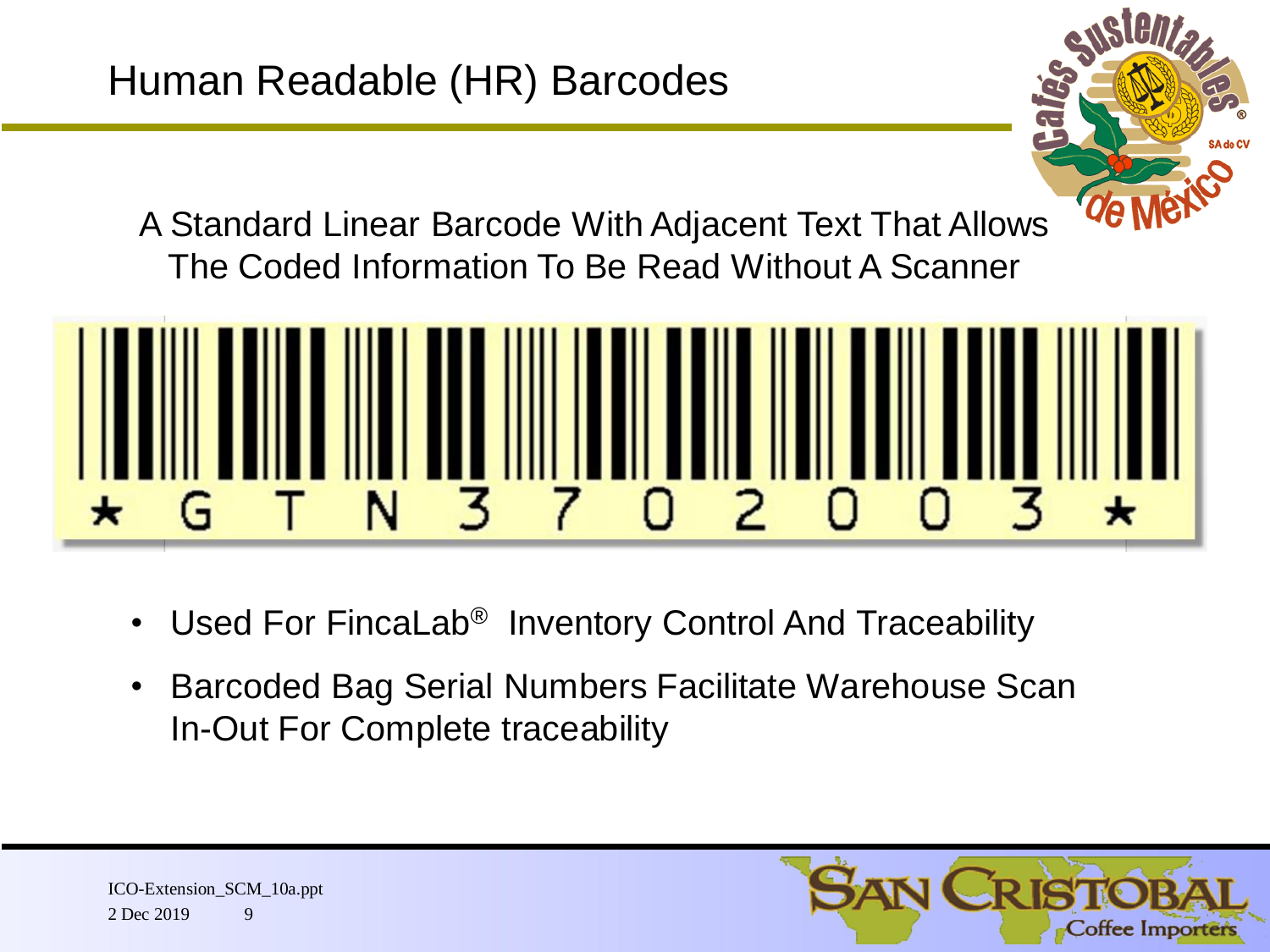### FincaLab® HR Barcodes

FincaLab® Inventory Codes Use A Ten Digit Alphanumeric

(٦

×

Κ

N

There are 4 FIELDS

- 1. Producer/Exporter ID (Like an airport code)
- 2. Invoice/Container sequence number
- 3. Sub-lot number
- 4. Bag serial number



 $\blacktriangleleft$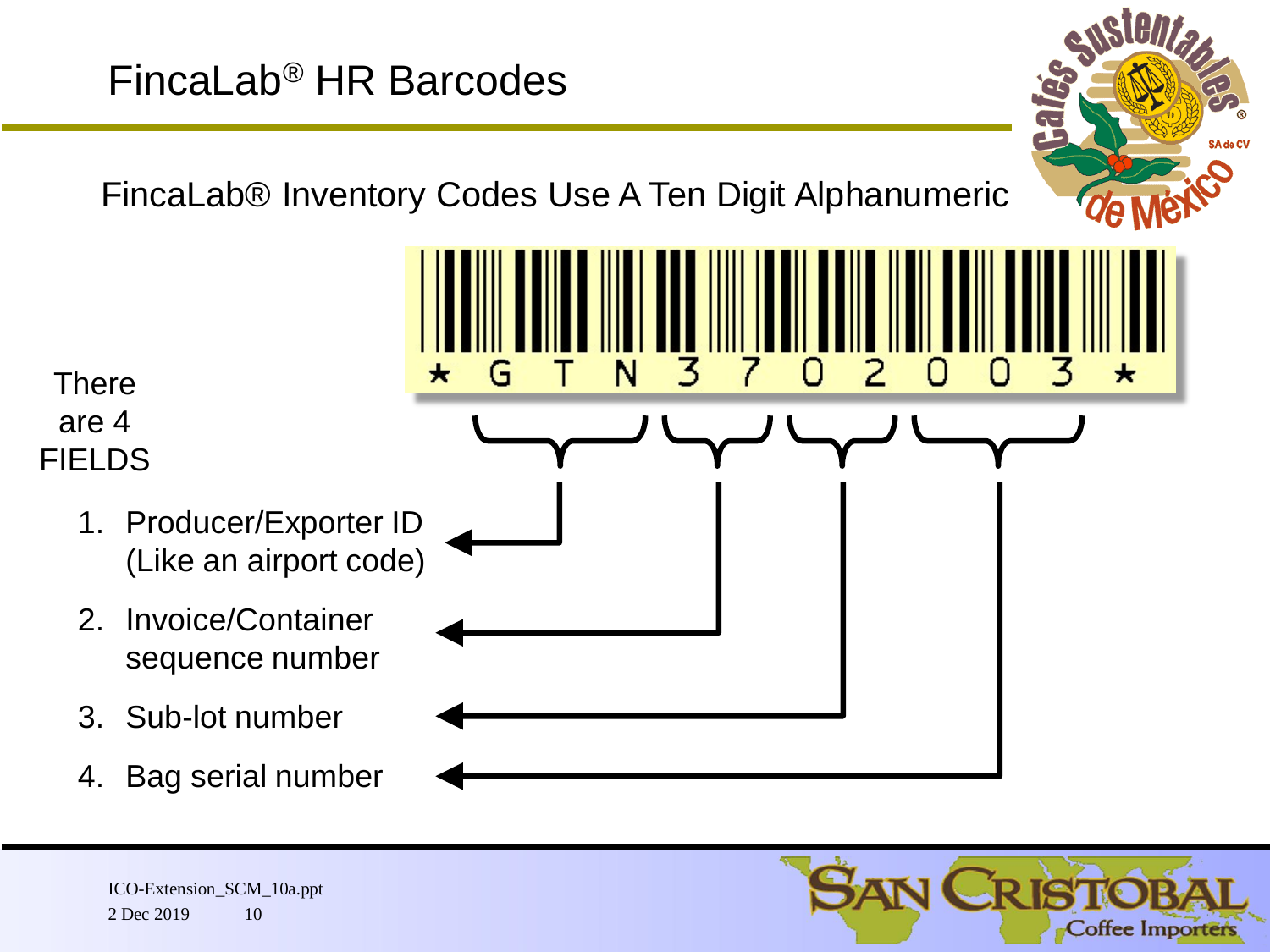### Using Extended Marks And Bar Codes Together

- 
- FincaLab® Labels Allow Us To Identify And Track Coffee From Each Grower To Each Roaster Customer
- We Developed This Unique Technology With Our Warehouse



Partner Costa Oro

FincaLab® labels uniquely identify each bag and its contents; the labels are sewn into the bags as they are sealed at the dry mill.

Click tag to track this coffee

• The Information Data Base Is Accessible To The Public At www.trackyourcoffee.com

2 Dec 2019 ICO-Extension\_SCM\_10a.ppt 11

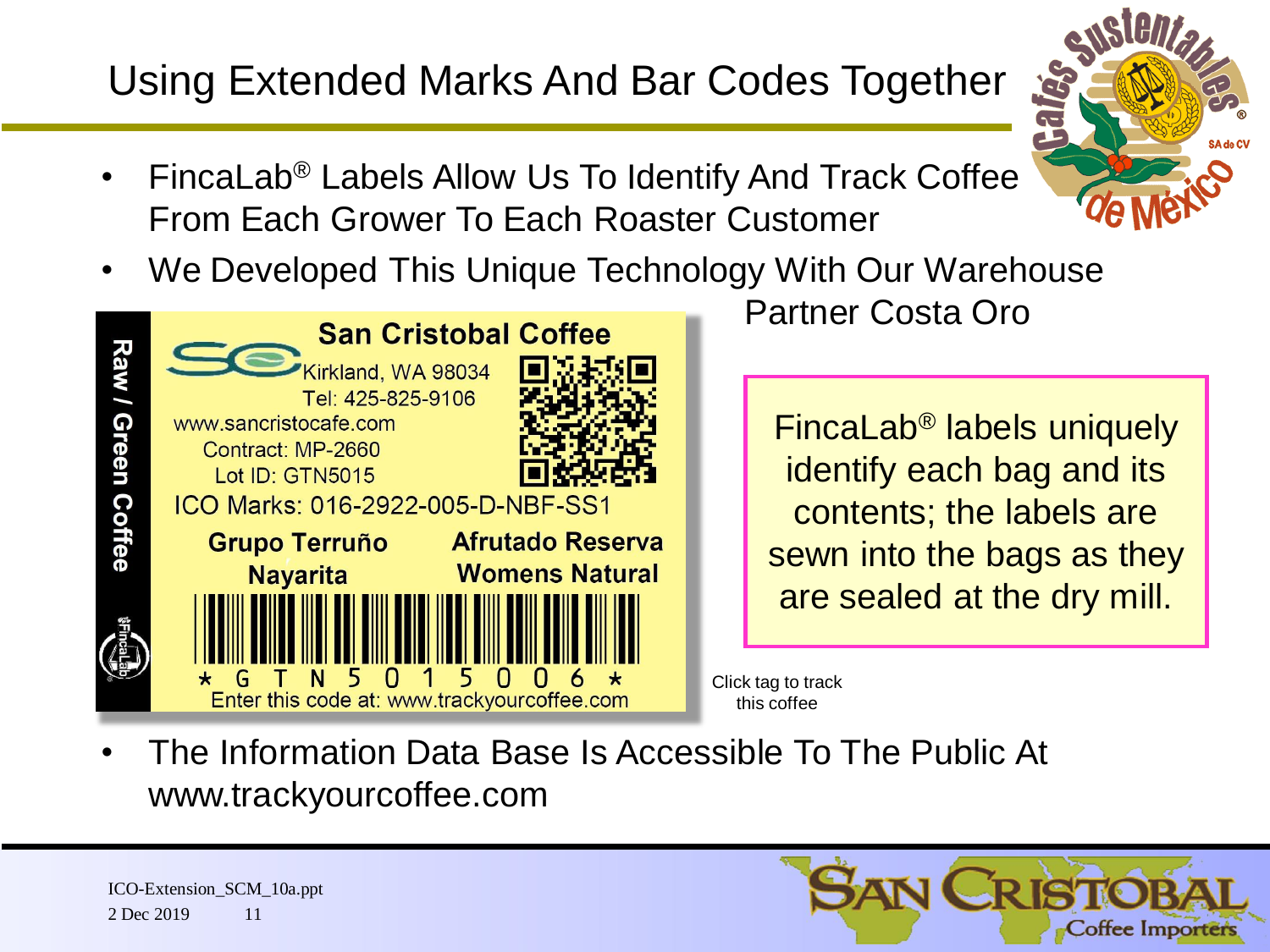## Summary Of FincaLab® Label Information



The HR barcode references an online REPORT generated from FincaLab® database information (producers, producer organizations, communities, wet mills, dry mills, cup characteristics, etc.) available at www.trackyourcoffe.com